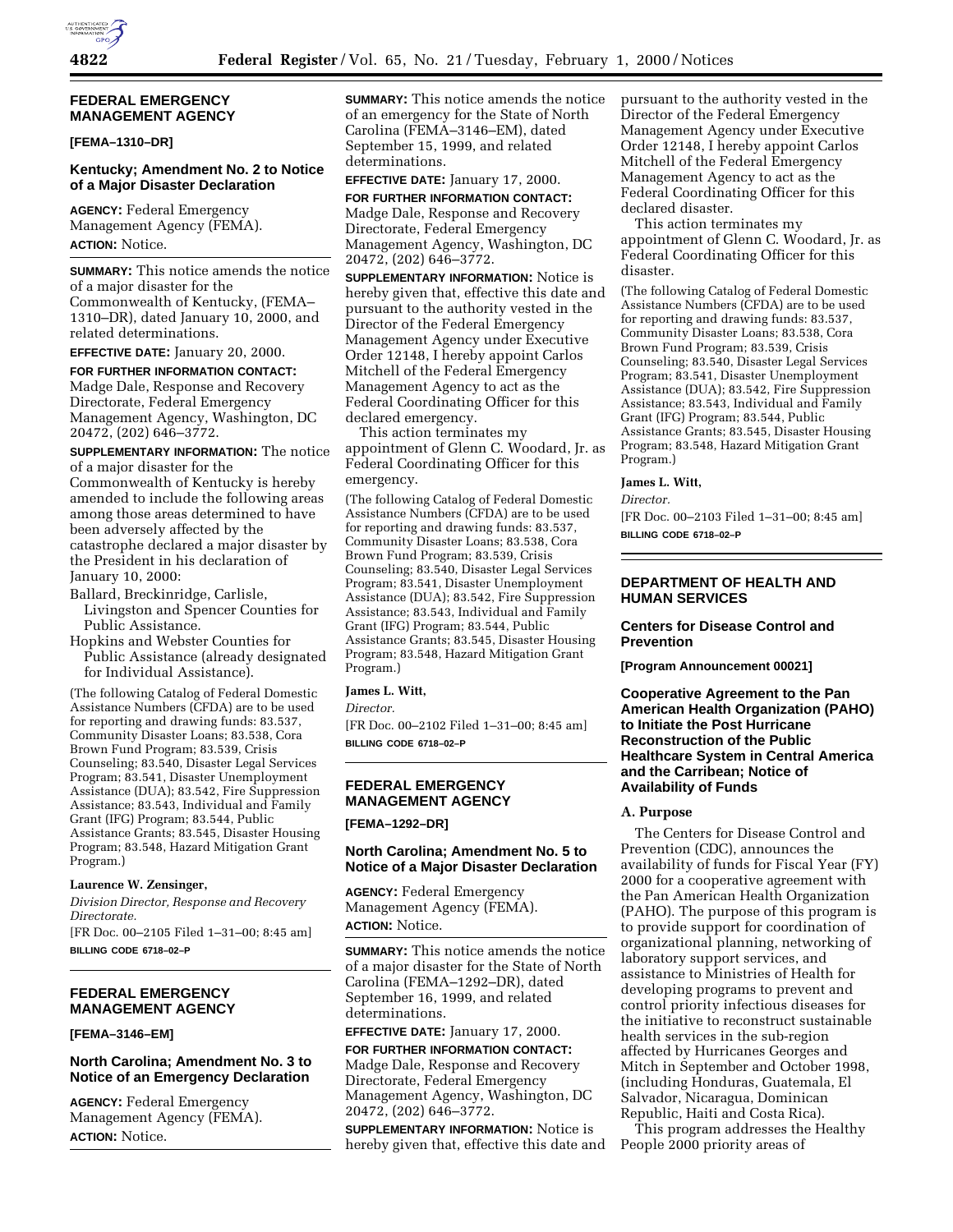Educational and Community-Based Programs.

## **B. Eligible Applicant**

Assistance will be provided only to the Pan American Health Organization for this project. No other applications are solicited. PAHO is the most appropriate and qualified agency to conduct the activities under this cooperative agreement because of its longstanding relationships with Ministries of Health in the sub-region. Additionally:

1. PAHO has the lead responsibility among the United Nations organizations for implementing activities in the subregion. PAHO is the only organization with a regional mandate for the control and prevention of diseases.

2. The proposed program is strongly supportive of and directly related to the achievement of PAHO and CDC/ Hurricane Reconstruction Project's objectives for the sustainable capacity for assessment of health status and the early detection and re-establishment of the effective response to outbreaks and changes in disease patterns.

**Note:** Public Law 104–65 states that an organization described in section 501(c)(4) of the Internal Revenue Code of 1986 that engages in lobbying activities is not eligible to receive Federal funds constituting an award, grant, cooperative agreement, contract, loan, or any other form.

### **C. Availability of Funds**

Approximately \$1,000,000 is available in FY 2000 to support this cooperative agreement. It is expected the award will begin on April 1, 2000, for a 12-month budget period within a 2-year project period. The funding estimate is subject to change. Continuation award within the project period will be made on the basis of satisfactory progress and availability of funds.

### **D. Program Requirements**

In conducting activities to achieve the purpose of this program, the recipient will be responsible for the activities under 1. (Recipient Activities) and CDC will be responsible for the activities listed under 2. (CDC Activities).

### *1. Recipient Activities*

(a) Coordinate disease control and prevention strategy development including analysis and dissemination of health information, sponsorship of meetings for any two or more countries and multi-country strategies and periodic technical meetings.

(b) Coordinate the planning for a regional laboratory network and develop reference centers and provide quality assurance and quality control training and manuals for involved countries.

(c) Provide assistance to Ministries of Health for developing programs to prevent and control priority infectious diseases. Examples of activities include urban malaria control, monitoring drug resistance, and the promotion of community based prevention strategies. Community participation and social mobilization for dengue control and/or water and sanitation.

(d) Coordinate with the Training Programs in Epidemiology and Public Health Interventions Network (TEPHINET) and others. Coordinate their activities with those of other partners working in the area. These include TEPHINET and United States Agency for International Development (USAID).

#### *2. CDC Activities*

(a) Overall program coordination between partners: PAHO, TEPHINET, and other collaborating agencies.

(b) Provide assistance to PAHO for communications and surveillance strategies.

# **E. Application Content**

Use the information in the Program requirements, Other Requirements, and Evaluation Criteria sections to develop the application content. The applicant must provide long-term (two years) and short-term (one year) objectives, a narrative plan that indicates how these objectives will be met, a budget and budget justification consistent with the proposed activities, and any other information that supports the request for assistance. The application will be evaluated on the criteria listed, so it is important to follow them in laying out the program plan. The narrative should be no more than 25 double-spaced pages, printed on one side, with oneinch margins, and unreduced font.

#### **F. Submission and Deadline**

Submit the original and two copies of PHS 5161–1 (OMB Number 0937–0189). Forms are available at the following Internet address: www.cdc.gov/ . . . Forms, or in the application kit. On or before March 10, 2000 submit the application to the Grants Management Specialist identified in the ''Where to Obtain Additional Information'' section of this announcement.

The application shall be considered as meeting the deadline if it is either:

1. Received on or before the deadline date; or

2. Send on or before the deadline date and received in time for submission to the Review Panel. The applicant must request a legibly dated U.S. Postal Service postmark or obtain a legibly dated receipt from a commercial carrier

or U.S. Postal Service. Private metered postmark shall not be acceptable as proof of timely mailing.

### **G. Evaluation Criteria**

The application will be evaluated against the following criteria by an independent review group appointed by CDC.

1. Background and Need (25 points): The extent to which the applicant presents data justifying the need for the program in terms of the magnitude of damage attributable to Hurricanes Georges and Mitch. The extend to which a description of current and previous related experiences demonstrates a capacity to facilitate communications between countries in the project region.

2. Goals and Objectives (40 points): The extent to which the goals and objectives relate to the overall purpose of the Post-Hurricane Reconstruction Program, are specific, time-phases, measurable and feasible.

3. Methods (35 points): The extent to which the applicant provides a detailed description of proposed activities which are likely to achieve each objective and overall program goals and which includes designation of responsibility for each action undertaken. The extent to which the applicant provides a reasonable and complete schedule for implementing all activities. The extent to which position description, CV's and lines of command are appropriate to accomplishment of program goals and objectives and to which concurrence with the applicant's by all other involved parties is specific and documented.

4. Budget and Justification (not scored): The extent to which the budget request is clearly justified and consistent with the intended use of funds.

### **H. Other Requirements**

### *Technical Reporting Requirements*

Provide CDC with original plus two copies of:

1. Quarterly Progress Reports, no more than 30 days after the end of the period;

2. Financial status report, no more than 30 days after the end of the budget period; and

3. Final financial status report and performance report, no more than 90 days after the end of the project period.

4. Conference Reports.

Send all reports to the Grants Management Specialist identified in the ''Where to Obtain Additional Information'' section of this announcement.

The following additional requirements are applicable to this